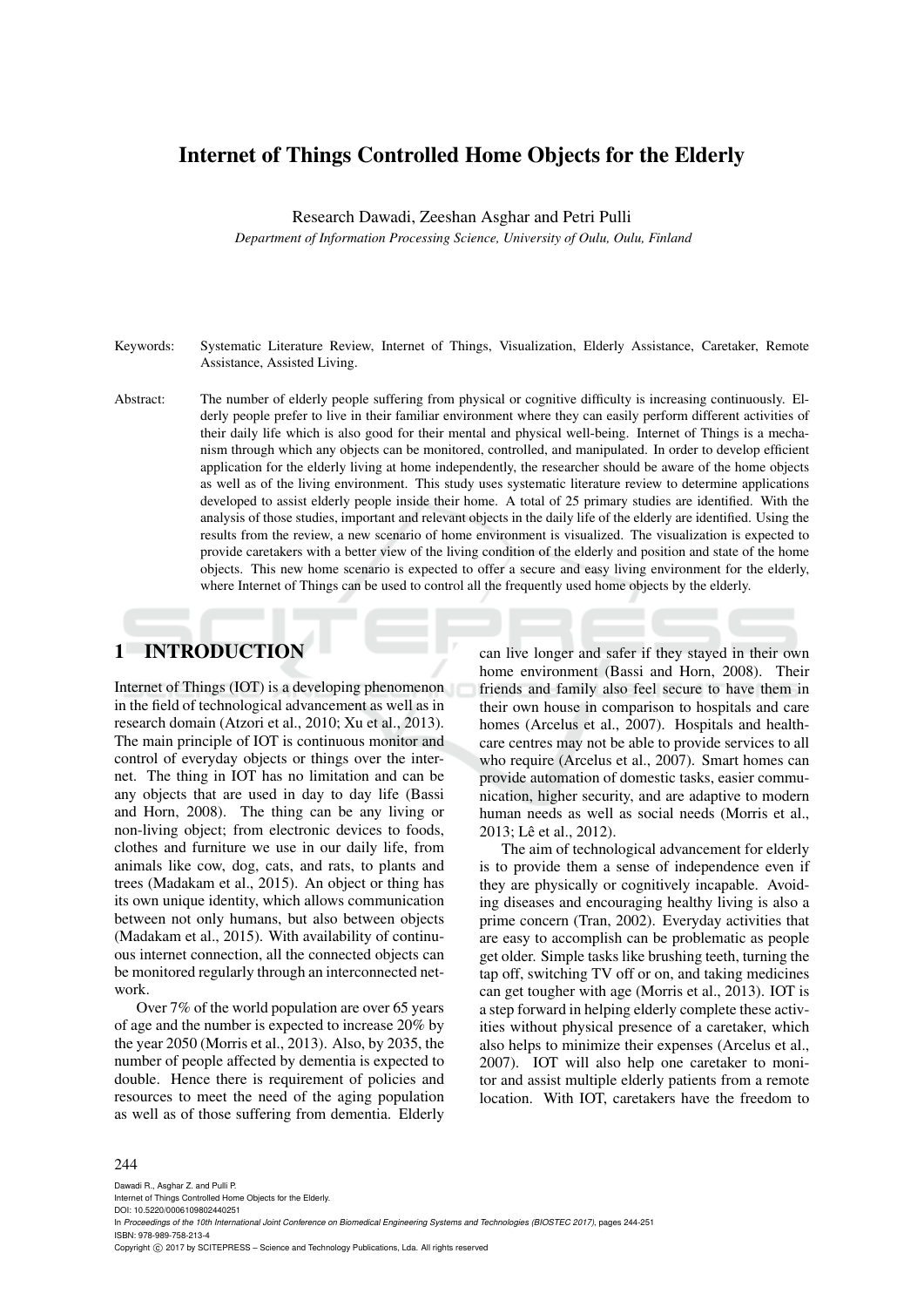manipulate the home objects themselves and control them.

Above mentioned concerns motivated us to conduct a study to find different IOT based applications targeted for the elderly people living alone. Moreover, the goal of the study is to determine different kinds of home objects dealt in those applications. Figure 1 shows the overall idea of the study. This study is beneficial for those researchers and developers who are using IOT for the care and well-being of the elderly. The paper is structured as follows: section 2 presents an overview of previous studies. Section 3 explains the research method carried out for the study, and section 4 presents the findings of the study, limitation of the study, and scope for future research. Section 5 concludes the paper highlighting the main contribution of our work.



Figure 1: Overview of the study.

# 2 RELATED STUDIES

This section discusses about IOT and its all-round effectiveness. Furthermore, it accentuates some studies that highlights importance of IOT based applications for the elderly.

### 2.1 Internet of Things

IOT shows us a world where anything can be connected to any other thing. With embodiment of sensors and actuators in various physical objects, ranging from roadways to pacemakers, an object can both sense the environment and communicate. Information about the objects can be retrieved faster with IOT and people can make wise decisions quickly (Bassi and Horn, 2008). IOT enables inter-connectivity of different objects through a global infrastructure, internet (Madakam et al., 2015). IOT have been used successfully in various fields such as assisted living, e-health, domotics, enhanced learning, surveillance, environment monitoring, health monitoring, critical infrastructure monitoring, etc. (Atzori et al., 2010; Gubbi et al., 2013).

The main strength behind IOT is that using interconnected devices, it can have high impact on several aspects of our everyday life (Atzori et al., 2010). Considering the increasing number of research on IOT in recent years (Stankovic, 2014), it can be expected that IOT will play a greater role in our daily lives in upcoming years. IOT can help in digitalization of day to day activities, providing security in buildings, and decreasing the energy consumption of devices. IOT is not an independent system, but it can be regarded as a critical, integrated infrastructure by the use of which many applications and services can operate (Stankovic, 2014).

## 2.2 IOT and Elderly

As people grow older, their social circle and frequency of communication decreases on a regular basis. It can be caused by loss of family members or friends, diminishing eyesight or hearing ability, cognitive impairment, memory loss, etc. (Touhy and Jett, 2013). Moreover, their relatives and family members live far from them. It leads to a sense of isolation that may impact mental as well as physical health (Vardoulakis et al., 2012; Williams et al., 2014). The loss of physical as well as cognitive abilities affects their day to day activities and they require assistance in completing their daily tasks.

The introduction of IOT in the life of elderly people can help monitoring of chronic illness, on demand provision of fresh food, sending alarms and reminders, and enabling communication with family, friends or health care professionals (Dohr et al., 2010) as depicted in figure 2. Reminders of stove or iron left on, alerts at front door about visitors or intruders at home, etc. can be helpful for physically and cognitively disabled elderly people (Lê et al., 2012), but with IOT this service can be improved since required action can be taken by the caretaker remotely.

A caretaker can assist an elderly in completing tasks inside as well as outside their home environment for instance, guiding the elderly citizens to directions where they need to go (Firouzian et al., 2015). The concerns about privacy and security arise when we consider helping elderly in their home environment. Video monitoring is often regarded as an invasion to privacy by the elderly (Arcelus et al., 2007; Beunk,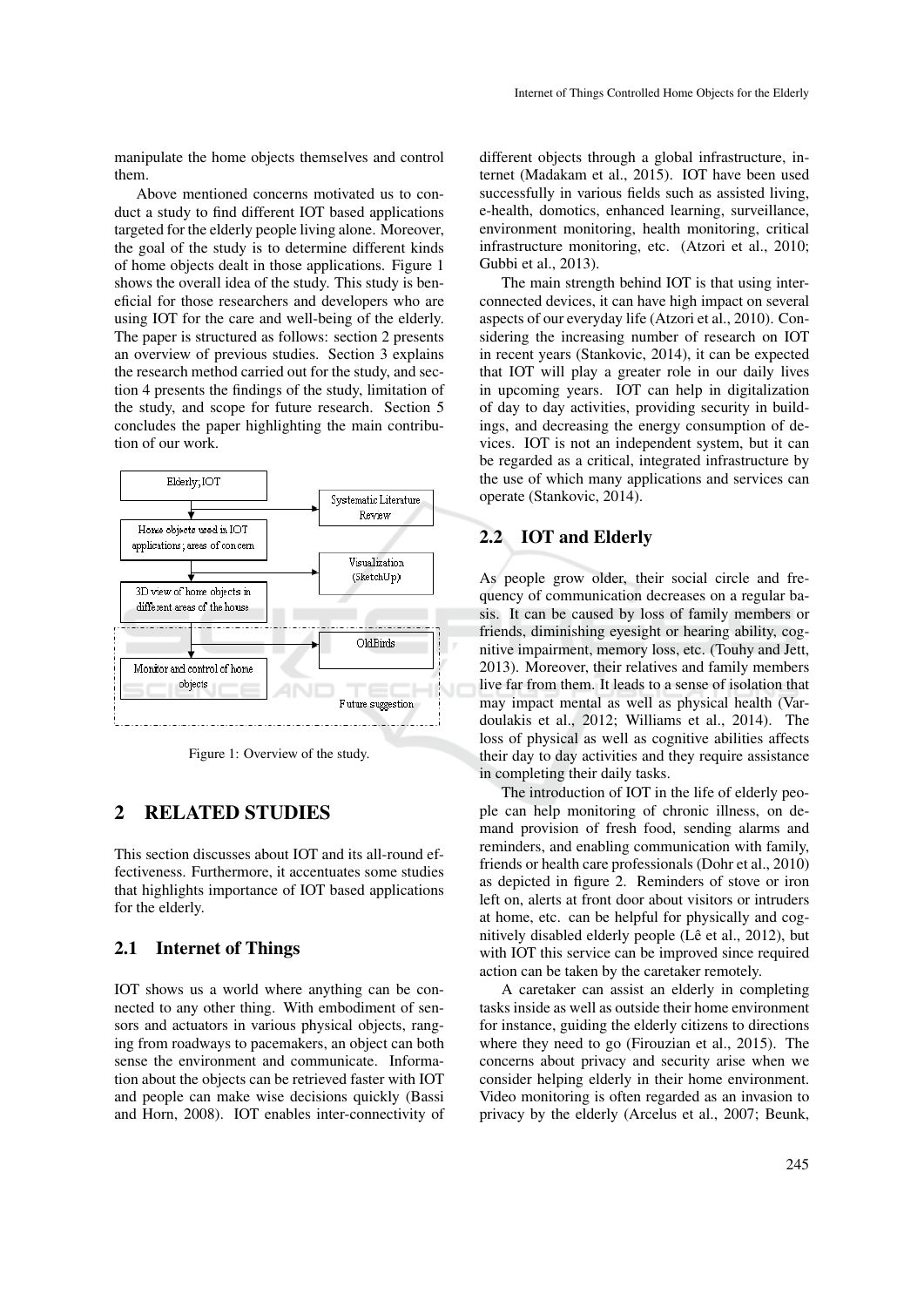

Figure 2: IOT and elderly, based on (Gubbi et al., 2013).

2015). To ease this concern, Old Birds, a web application prototype was implemented (Korvala and Raappana, 2015). It is run by a game engine that was originally built for remote care giving (Pulli et al., 2012). The elderly and their surrounding environment are presented in gaming avatars, which helps to minimize the concerns of privacy, as shown in figure 3.



Figure 3: Old Birds simulation environment, (Firouzian and Nissinen, 2013).

Currently, one of the main challenges for IOT system designers is to design a system that can help elderly in everyday activities as well as be supported by health care workers (Bassi and Horn, 2008). This rapid shift of the need of medical services for in-house care (Lee et al., 2013) provides the developers of IOT based applications with a new and productive area to deal with. Daily monitoring is enhanced by IOT thus increasing the quality of life and health of elderly people (Tran, 2002; Yang et al., 2014).

## 3 RESEARCH METHOD

This section explains the research method utilized in this study. Systematic Literature Review (SLR) was selected as a research method, which is a means of identifying, evaluating, and interpreting all research relevant to the particular area of interest or research question (Kitchenham, 2004). SLR can be used to verify or contradict any research hypothesis and can also lead to new research activities (Kitchenham, 2004; Biolchini et al., 2005).

The steps followed in the SLR were based on the guidelines for conducting a SLR (Kitchenham, 2004; Kitchenham and Charters, 2007). SLR, in general, is more time consuming than other traditional reviews and provides information about the effects of some phenomenon across a wide range of settings and empirical methods (Kitchenham, 2004). The first step in SLR is the formation of the research protocol. After a research area or a topic is finalized, it is necessary to create a review protocol that consists of research questions, inclusion and exclusion criteria, quality assessment criteria, keywords used to search literature, steps for reviewing the literature, and designated synthesis of the findings (Kitchenham, 2004; Biolchini et al., 2005).

The following two research questions were selected for the study:

- RO1: What are the different areas inside the house where IOT can be applied for the elderly?
- RO2: What kind of home objects necessary for the elderly are controlled by IOT based applications?

The inclusion and exclusion criteria used for the review are presented in table 1. Along with those, following quality assessment criteria were created to select the primary studies that were as relevant to the research questions as possible:

- 1. Is the application discussed in paper targeted to old people living alone?
- 2. How much is IOT discussed as part of everyday life for the user?
- 3. Was the application an experiment, controlled observation study, observation study without control groups or just theoretical?
- 4. Does the study clarify the problems faced during implementation?
- 5. Does the study provide details of the objects controlled by the applications?
- 6. Does the study is concentrated in daily activities inside the home or outside.The labels consists of sequential numbers?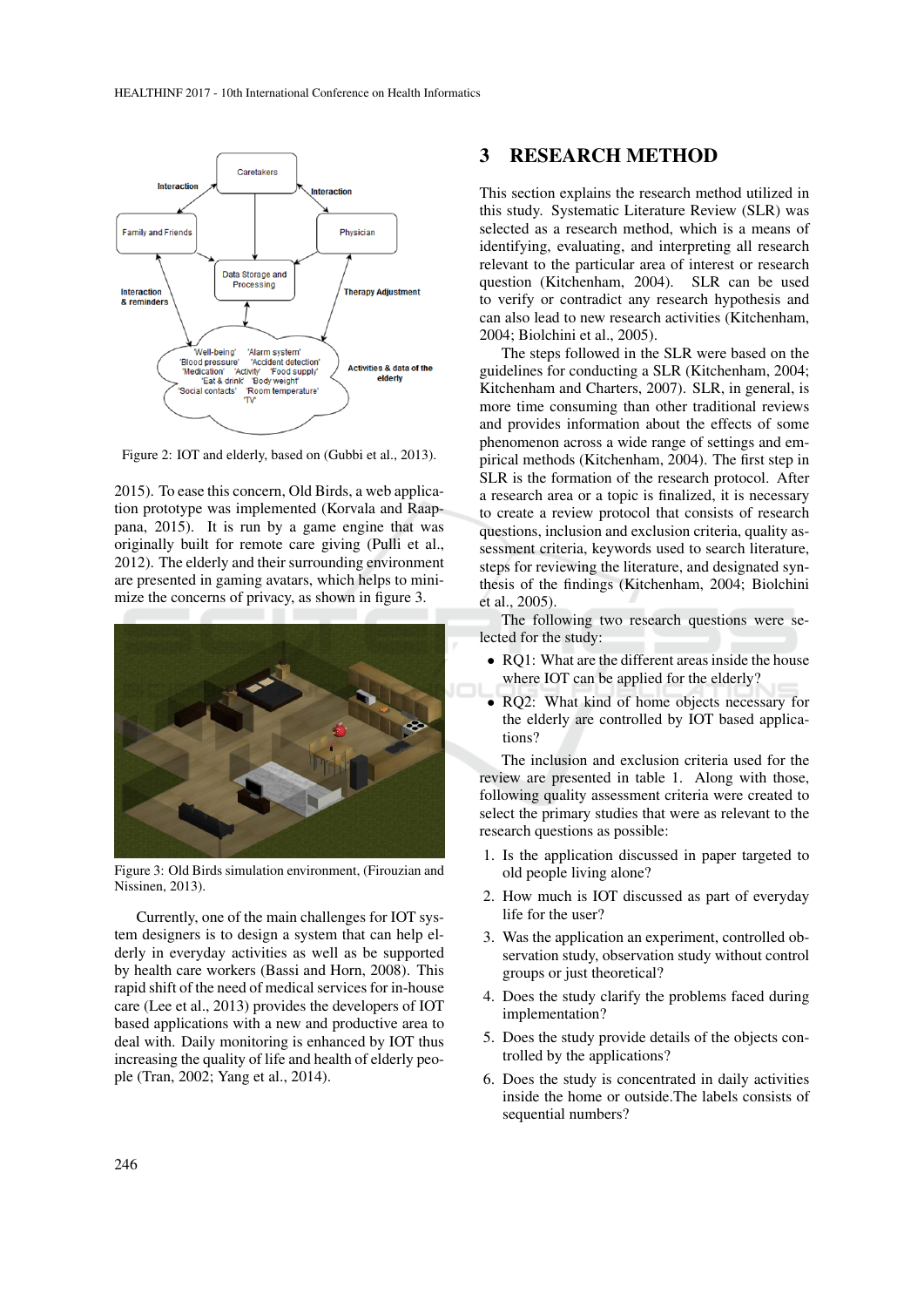Table 1: Inclusion and Exclusion criteria.

| Inclusion Criteria                                                                                                                                                                                                                                                                                                              | <b>Exclusion Criteria</b>                                                                                                                                                                                                                                                                                                                                                            |  |
|---------------------------------------------------------------------------------------------------------------------------------------------------------------------------------------------------------------------------------------------------------------------------------------------------------------------------------|--------------------------------------------------------------------------------------------------------------------------------------------------------------------------------------------------------------------------------------------------------------------------------------------------------------------------------------------------------------------------------------|--|
| • it covers the areas<br>of both IOT and el-<br>derly citizens<br>• at least one home<br>'thing' is con-<br>trolled remotely<br>• focus on elderly or<br>elderly people with<br>dementia<br>$\bullet$ it is a journal (peer<br>reviewed), confer-<br>ence article, chap-<br>ters from a book or<br>a doctoral disserta-<br>tion | $\bullet$ it is about IOT fo-<br>cused on all age<br>group<br>$\bullet$ it is not in English<br>$\bullet$ it is a presentation<br>$\bullet$ it is a technical re-<br>port<br>• it presents an in-<br>complete project<br>$\bullet$ it is theoretical in-<br>formation only<br>• it covers IOT but<br>not elderly assis-<br>tance<br>• it covers elderly<br>assistance but not<br>IOT |  |

The use of inclusion and exclusion criteria along with the quality assessment criteria was completed following the steps shown in figure 4.



Figure 4: Steps to select primary studies.

## 4 RESULTS

This section discusses the findings of the SLR and relates the data to the research questions. Limitations of the study and scope for extending the research are also pointed out.

### 4.1 Findings

A total of 229 papers were identified in five different databases; Scopus, IEEE Xplore, Science Direct, Web of Science, and ProQuest. Following the steps presented in figure 4, a total of 25 papers were identified as the final selection of primary studies, which makes around 11% of the initial collection of papers. Among the 25 studies, 15 were conference proceedings paper, 8 were journal articles and 2 were monographs. Each of the studies explained applications that were developed to assist the elderly, make their life easier,improve their health, and take care of them in emergencies.

It was observed that most of the applications focused on the health aspect of the elderly.Body sensors were the most implemented sensors with applications in 11 of the 25 papers utilising it. Ambient sensors were second, with fall detection a common area of concern as well. Applications also dealt with providing proper medication to the elderly and maintaining a healthy lifestyle like guiding them in exercising. Table 2 lists the areas of the focus for the study and the number of paper that dealt with that area.

| <b>Areas of Concern</b> | Number<br>of   |
|-------------------------|----------------|
|                         | Papers         |
| Kitchen                 |                |
| <b>Health Care</b>      | 22             |
| Dining room             |                |
| Living room             | 6              |
| Bedroom                 | 4              |
| <b>Bathroom</b>         | 3              |
| Shopping                | 1              |
| Social connection       | $\mathfrak{D}$ |
| Security                | 4              |
| Training and gatherings |                |
| <b>Job Search</b>       |                |
| Exploration             |                |
| Study room              |                |

Table 2: Areas of Concern.

Table 3 lists all the home objects that were identified in the applications dealt in the primary studies. There were some studies that did not clearly indicate the objects controlled by the application, as they were denoted as smart objects or as devices in the house, and have been excluded.

### 4.2 Visualization

Most of the time, caretakers may not know the environment of the elderly well enough (Ikeda et al., 2011). With visualization of IOT objects, a caretaker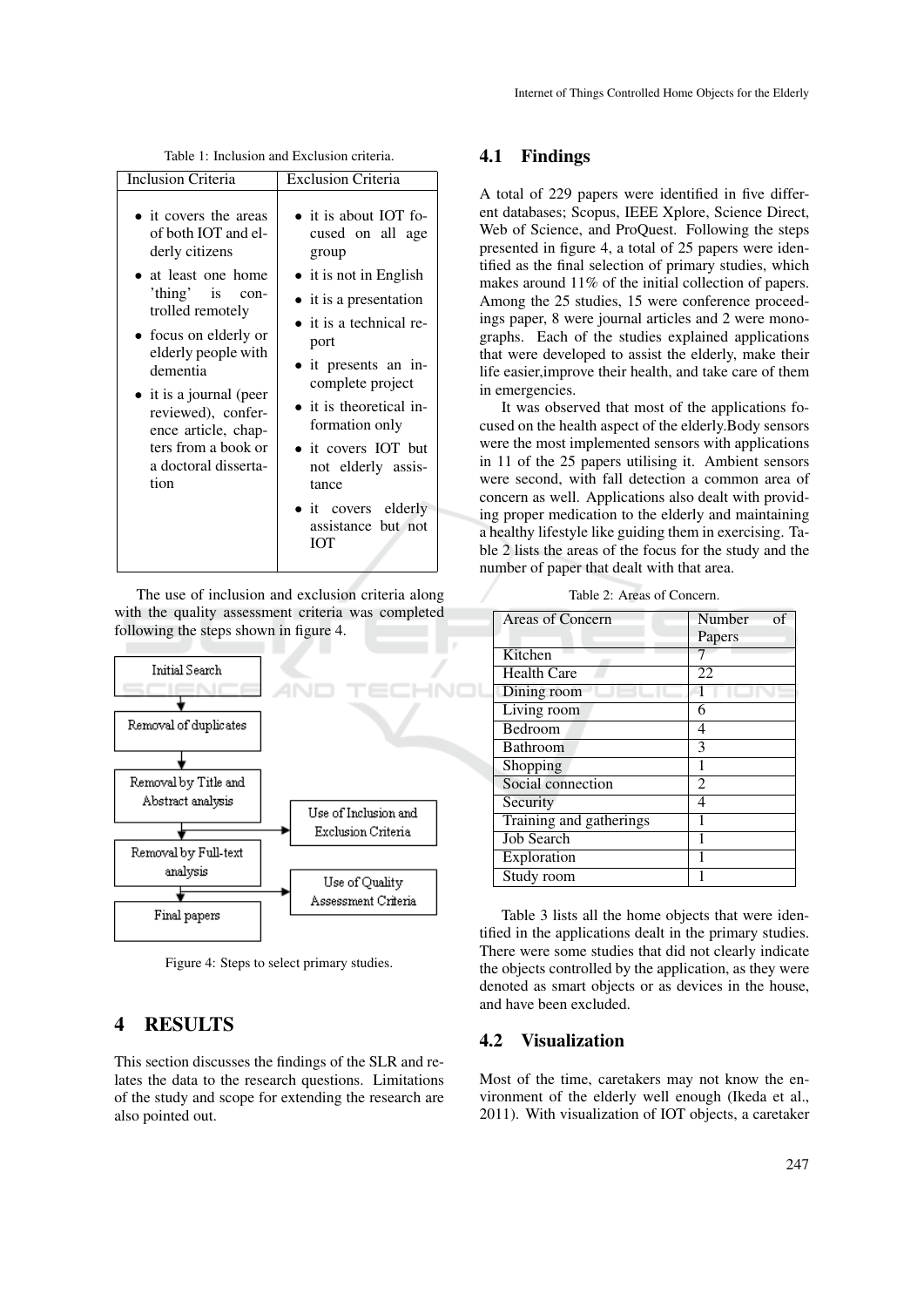| Objects                     | <b>Corresponding Paper</b>                                                    |  |
|-----------------------------|-------------------------------------------------------------------------------|--|
| Kettle                      | (Brereton et al., $2015$ )                                                    |  |
| Mobile phone                | (Dohr et al., 2010; Fortino et al., 2015; Gomes et al., 2015; Tang et al.,    |  |
|                             | 2015; Laranjo et al., 2013; Panicker and Kumar, 2015)                         |  |
| <b>Blood Pressure meter</b> | (Dohr et al., $2010$ )                                                        |  |
| <b>Body</b> sensors         | (Fortino et al., 2015; Gomes et al., 2015; Guo and Bai, 2014; Dagale et al.,  |  |
|                             | 2015; Liang, 2016; Panicker and Kumar, 2015; Savola et al., 2015; Zgheib      |  |
|                             | et al., 2015; Raad et al., 2015; Sung and Chang, 2014; Chen et al., 2015)     |  |
| Ambient sensors             | (Gomes et al., 2015; Luo et al., 2012; Boric-Lubecke et al., 2014; Wu et al., |  |
|                             | 2013; Savola et al., 2015; Zgheib et al., 2015; Rusu et al., 2015)            |  |
| Gas                         | (Gomes et al., 2015; Lee, 2015; Cunha and Fuks, 2015)                         |  |
| Lights                      | (Gomes et al., 2015; Tang et al., 2015; Cunha and Fuks, 2015; Neßelrath       |  |
|                             | et al., 2011; Zgheib et al., 2015; Rusu et al., 2015)                         |  |
| Exhaust (Smoke)             | (Gomes et al., 2015; Lee, 2015)                                               |  |
| $\overline{\text{TV}}$      | (Konstantinidis et al., 2015; Lee, 2015; Wu et al., 2013; Neßelrath et al.,   |  |
|                             | 2011)                                                                         |  |
| Medicine bottle/drawer      | (Laranjo et al., 2013; Cunha and Fuks, 2015; Neßelrath et al., 2011; Sohn     |  |
|                             | et al., 2015)                                                                 |  |
| <b>Tablets</b>              | (Laranjo et al., 2013)                                                        |  |
| Camera                      | (Lee, 2015; Rusu et al., 2015; Sohn et al., 2015)                             |  |
| Food drawer                 | (Lee, 2015)                                                                   |  |
| Chair/Sofa                  | (Liang, 2016; Wu et al., 2013; Zgheib et al., 2015)                           |  |
| <b>Bed</b>                  | (Liang, 2016; López-de Ipiña et al., 2010; Wu et al., 2013; Zgheib et al.,    |  |
|                             | 2015                                                                          |  |
| Temperature sensor          | (Cunha and Fuks, 2015; Rusu et al., 2015; Sung and Chang, 2014; Chen          |  |
|                             | et al., 2015)                                                                 |  |
| <b>Humidity</b> sensor      | (Cunha and Fuks, 2015; Chen et al., 2015)                                     |  |
| <b>Infrared sensors</b>     | (Cunha and Fuks, 2015)                                                        |  |
| Noise sensors               | (Cunha and Fuks, 2015)                                                        |  |
| <b>Shoes</b>                | (Wu et al., 2013)                                                             |  |
| Door                        | (Wu et al., 2013; Savola et al., 2015; Rusu et al., 2015; Chen et al., 2015)  |  |
| Oven/Microwave              | (Wu et al., 2013; Neßelrath et al., 2011)                                     |  |
| <b>Electricity</b> meter    | (Tang et al., 2015; Wu et al., 2013)                                          |  |
| <b>Kitchen Surface</b>      | (Neßelrath et al., 2011)                                                      |  |
| Fridge                      | (Neßelrath et al., 2011)                                                      |  |
| Dishwasher                  | (Neßelrath et al., 2011)                                                      |  |
| $\overline{AC}$             | (Neßelrath et al., 2011)                                                      |  |
| Switches                    | (Zgheib et al., 2015)                                                         |  |
| Window                      | (Rusu et al., 2015)                                                           |  |
| $\overline{PC}$             | (Sohn et al., 2015)                                                           |  |
| Weight scale                | (Sung and Chang, 2014)                                                        |  |

Table 3: Home objects used in IOT applications.

can know the status of the objects continuously and determine the changes in the state of the object due to any activity of the elderly. With such visualization, presence of camera is also redundant which will encourage old people to accept the technology as they regard technology, mainly video surveillance, as an intrusion to their privacy (Arcelus et al., 2007).

Visualization is a method to infer new knowledge from collected information to get a comprehensive view of the space of interest (Gershon and Eick,

1997). The home objects from table 3 were thus utilized to vision a scenario in the day of an elderly person. This visualization is intended to showcase an elderly person in different areas of the house and show different IOT enabled home objects that they have to deal with for their daily activities. The areas of the house where elderly require assistance from the caretakers were selected as: bedroom, living room, kitchen, dining room, and bathroom.

The visualization will help the caretaker to deter-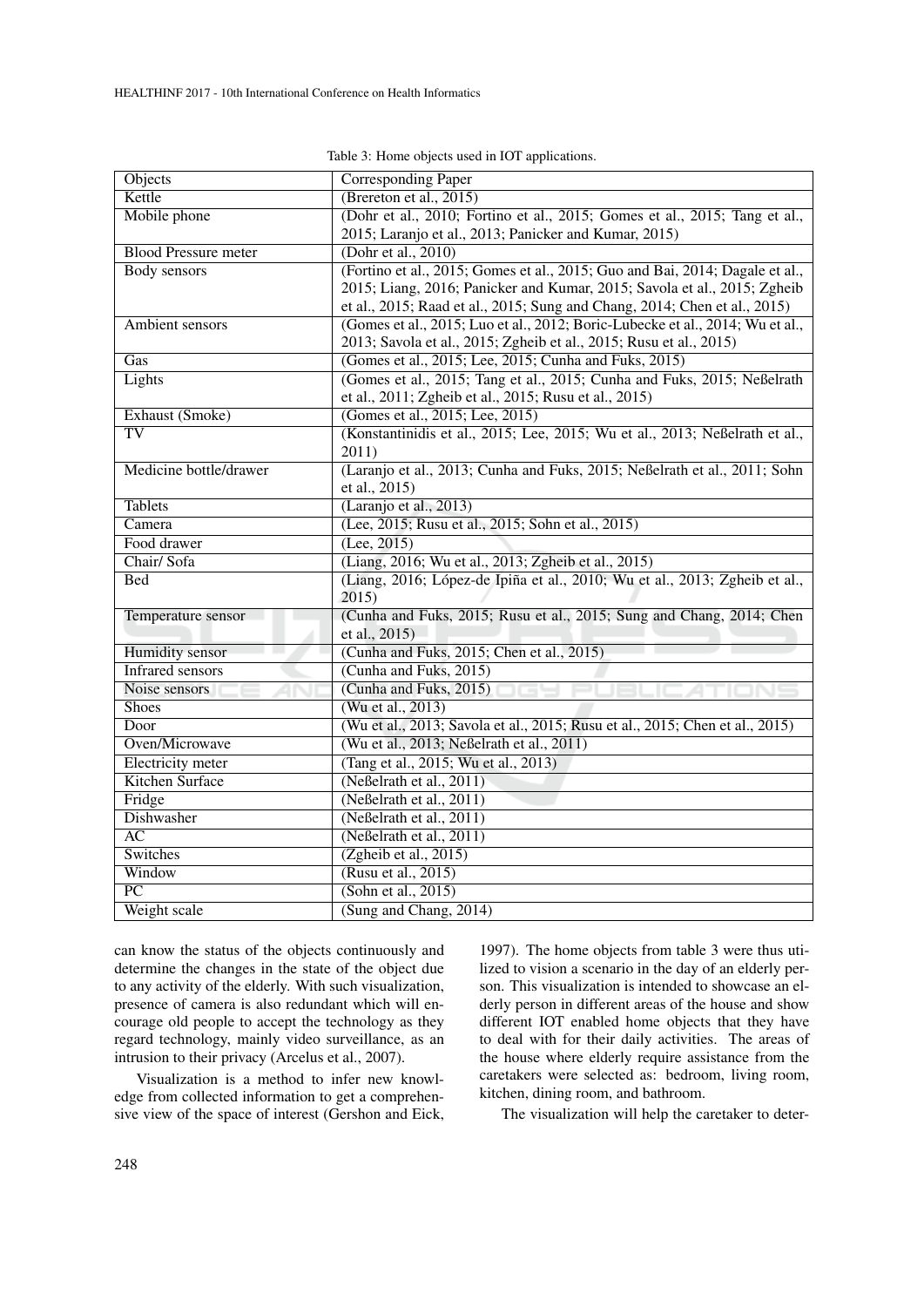

Figure 5: Visualization of different areas of the house.

mine the location of the elderly in the house and observe their actions. The caretaker can monitor the intake of medicine by analyzing weight of the medicine pill bottle, and provide notifications via smart phone or TV to take the medicine when necessary. Also, ambient sensors are enabled across all the rooms of the house to determine sudden emergencies like falling down. Wearable sensors will help to continuously monitor the state of health of the elderly and take action in case of sudden bodily changes. The home objects that are controlled by the above mentioned scenario are listed in table 4.

| Bed          | Lamp               | Mobile |
|--------------|--------------------|--------|
| Pill Bottle  | Door/Windows Chair |        |
| <b>Stove</b> | Dishwasher         | Sink   |
| Kettle       | Fridge             | TV     |
| Food Cabinet | Table              | Sofa   |

Table 4: Home objects in the visualized scenario.

## 4.3 Limitation and Future Scope

The main focus of the study is limited within the perimeters of the house of the elderly. The research can be extended by including the applications that are designed to assist elderly people outside their home. Since areas for use of IOT is quite large, future research can be done by including applications that have been designed not just for the elderly but for people of all age group. This will help to determine various other areas of concerns and home objects.

The data from SLR indicates that application developers consider health care as the major area of concern. For future applications, not just health care, but other aspects such as security can be integrated into the existing system, as shown in the visualization section. Also, there is a need of an IOT application that helps not only assisting when necessary but also constantly monitoring different parameters of their health. For e.g. a caretaker can monitor stress level or heart beat rate of an elderly while giving them instructions on how to cook a meal. The data from SLR and our visualization ideas both can be utilized to create a simulation of the home environment of the elderly.

The inclusion of scientific studies only in the review process leaves out many newspaper articles, electronic sources and other archives. It can be possible that all the IOT enabled applications designed for the elderly might not have been discussed in scientific literature. Future researchers are encouraged to include other sources as well, to broaden the range of application search.

# 5 CONCLUSION

The main contribution of this study is to provide the information about existing applications for the elderly in the context of their areas of concern and home objects controlled by them. The aim is also to visualize a new scenario of IOT enabled home environment for the elderly. Existing research have either focused on IOT, or some particular areas like health care or socializing. The visualization scenario integrates different areas of concern for the elderly and provide some data for the researchers as well as developers.

This study dealt with in-house environment only. Since elderly people spend most of their time inside their house, it is necessary to know about the objects they use regularly in order to create an autonomous environment for them. The data from SLR can be further utilized to develop new applications to improve quality of life and health of the elderly inside their home environment. These applications can help to assist elderly in their daily activities through technological assistance and also monitor them regularly.

The study also presents a 3D visualization of a safe and secure living environment across different areas of the house including the home objects. This can be utilized by application developers as a baseline to develop IOT based applications for the elderly. The visualized scenario is helpful for caretakers in monitoring and assisting the elderly.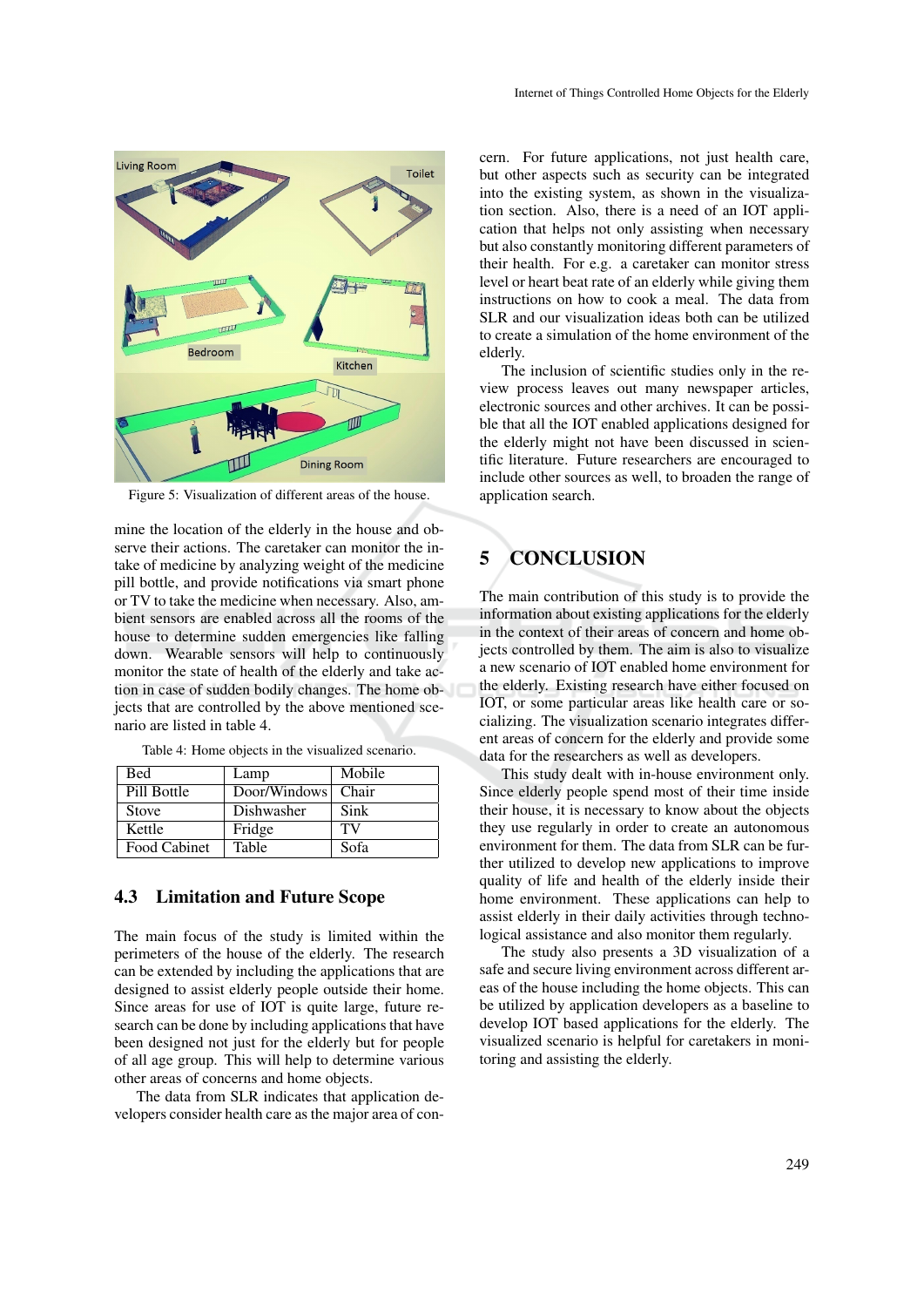## REFERENCES

- Arcelus, A., Jones, M. H., Goubran, R., and Knoefel, F. (2007). Integration of smart home technologies in a health monitoring system for the elderly. In *Advanced Information Networking and Applications Workshops, 2007, AINAW'07. 21st International Conference on*, volume 2, pages 820–825. IEEE.
- Atzori, L., Iera, A., and Morabito, G. (2010). The internet of things: A survey. *Computer networks*, 54(15):2787– 2805.
- Bassi, A. and Horn, G. (2008). Internet of things in 2020: A roadmap for the future. *European Commission: Information Society and Media*.
- Beunk, N. (2015). Visualize my data! : translating smart home sensor data into relevant feedback for elderly, informal caregivers and formal caregivers.
- Biolchini, J., Mian, P. G., Natali, A. C. C., and Travassos, G. H. (2005). Systematic review in software engineering. *System Engineering and Computer Science Department COPPE/UFRJ, Technical Report ES*, 679(05):45.
- Boric-Lubecke, O., Gao, X., Yavari, E., Baboli, M., Singh, A., and Lubecke, V. M. (2014). E-healthcare: Remote monitoring, privacy, and security. In *2014 IEEE MTT-S International Microwave Symposium (IMS2014)*, pages 1–3. IEEE.
- Brereton, M., Soro, A., Vaisutis, K., and Roe, P. (2015). The messaging kettle: Prototyping connection over a distance between adult children and older parents. In *Proceedings of the 33rd Annual ACM Conference on Human Factors in Computing Systems*, pages 713– 716. ACM.
- Chen, Y.-H., Tsai, M.-J., Fu, L.-C., Chen, C.-H., Wu, C.-L., and Zeng, Y.-C. (2015). Monitoring elder's living activity using ambient and body sensor network in smart home. In *Systems, Man, and Cybernetics (SMC), 2015 IEEE International Conference on*, pages 2962–2967. IEEE.
- Cunha, M. and Fuks, H. (2015). Ambleds collaborative healthcare for aal systems. In *Computer Supported Cooperative Work in Design (CSCWD), 2015 IEEE 19th International Conference on*, pages 626–631. IEEE.
- Dagale, H., Anand, S., Hegde, M., Purohit, N., Supreeth, M., Gill, G. S., Ramya, V., Shastry, A., Narasimman, S., Lohith, Y., et al. (2015). Cyphys+: A reliable and managed cyber-physical system for old-age home healthcare over a 6lowpan using wearable motes. In *Services Computing (SCC), 2015 IEEE International Conference on*, pages 309–316. IEEE.
- Dohr, A., Modre-Osprian, R., Drobics, M., Hayn, D., and Schreier, G. (2010). The internet of things for ambient assisted living. *ITNG*, 10:804–809.
- Firouzian, A., Asghar, Z., Tervonen, J., Pulli, P., and Yamamoto, G. (2015). Conceptual design and implementation of indicator-based smart glasses: A navigational device for remote assistance of senior citizens suffering from memory loss. In *2015 9th International Symposium on Medical Information and Communication Technology (ISMICT)*, pages 153–156. IEEE.
- Firouzian, A. and Nissinen, H. (2013). A monitoring tool to support remote caretaking of senior citizens. In *14th International Conference on Intelligent Games and Simulation, GAME-ON 2013*.
- Fortino, G., Giordano, A., Guerrieri, A., Spezzano, G., and Vinci, A. (2015). A data analytics schema for activity recognition in smart home environments. In *International Conference on Ubiquitous Computing and Ambient Intelligence*, pages 91–102. Springer.
- Gershon, N. and Eick, S. G. (1997). Information visualization. *IEEE Computer Graphics and Applications*, 17(4):29–31.
- Gomes, B., Muniz, L., e Silva, F. J. d. S., Ríos, L. E. T., and Endler, M. (2015). A comprehensive cloud-based iot software infrastructure for ambient assisted living. In *Cloud Technologies and Applications (CloudTech), 2015 International Conference on*, pages 1–8. IEEE.
- Gubbi, J., Buyya, R., Marusic, S., and Palaniswami, M. (2013). Internet of things (iot): A vision, architectural elements, and future directions. *Future Generation Computer Systems*, 29(7):1645–1660.
- Guo, Y. and Bai, G. (2014). An iot architecture for homebased elderly healthcare. In *International Conference on Management and Engineering (CME 2014)*, page 329. DEStech Publications, Inc.
- Ikeda, S., Asghar, Z., Hyry, J., Pulli, P., Pitkanen, A., and Kato, H. (2011). Remote assistance using visual prompts for demented elderly in cooking. In *Proceedings of the 4th International Symposium on Applied Sciences in Biomedical and Communication Technologies*, page 46. ACM.
- Kitchenham, B. (2004). Procedures for performing systematic reviews. *Keele, UK, Keele University*, 33(2004):1–26.
- Kitchenham, B. and Charters, S. (2007). Procedures for performing systematic literature reviews in software engineering. *Keele University & Durham University, UK*.
- Konstantinidis, E. I., Antoniou, P. E., Bamparopoulos, G., and Bamidis, P. D. (2015). A lightweight framework for transparent cross platform communication of controller data in ambient assisted living environments. *Information Sciences*, 300:124–139.
- Korvala, T. and Raappana, H. (2015). Open visual guidance system for mobile senior citizen. Master's thesis, University of Oulu, Oulu, Finland, 2015.
- Laranjo, I., Macedo, J., and Santos, A. (2013). Internet of things for medication control: E-health architecture and service implementation. *International Journal of Reliable and Quality E-Healthcare (IJRQEH)*,  $2(3):1-15.$
- Lê, Q., Nguyen, H. B., and Barnett, T. (2012). Smart homes for older people: Positive aging in a digital world. *Future internet*, 4(2):607–617.
- Lee, R. C. (2015). The new way of social connecting for the elderly through smart home applications. In *International Conference on HCI in Business*, pages 142– 152. Springer.
- Lee, S. I., Ghasemzadeh, H., Mortazavi, B., Lan, M., Alshurafa, N., Ong, M., and Sarrafzadeh, M. (2013). Re-